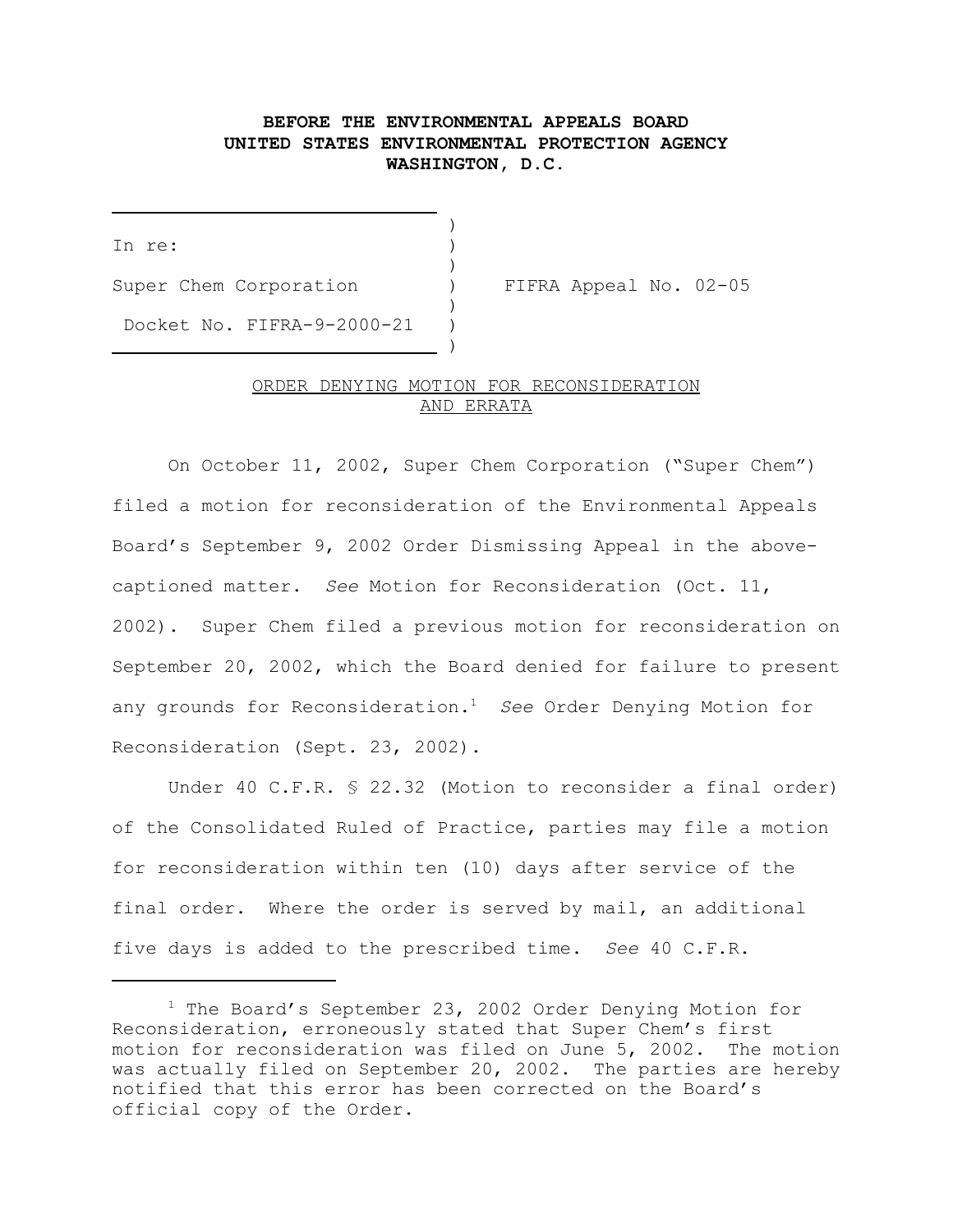§ 22.7(c). In the present case, the Board's Order Dismissing Appeal was served on September 9, 2002, and thus the deadline for filing any motion for reconsideration was September 24, 2002, 15 days after the date of service. Because Super Chem's October 11, 2002 motion for reconsideration was filed seventeen (17) days after the date of service, the motion is hereby denied as untimely.

So ordered

## ENVIRONMENTAL APPEALS BOARD

Dated: October 15, 2002

By:  $\frac{|s|}{s}$  Scott C. Fulton Environmental Appeals Judge